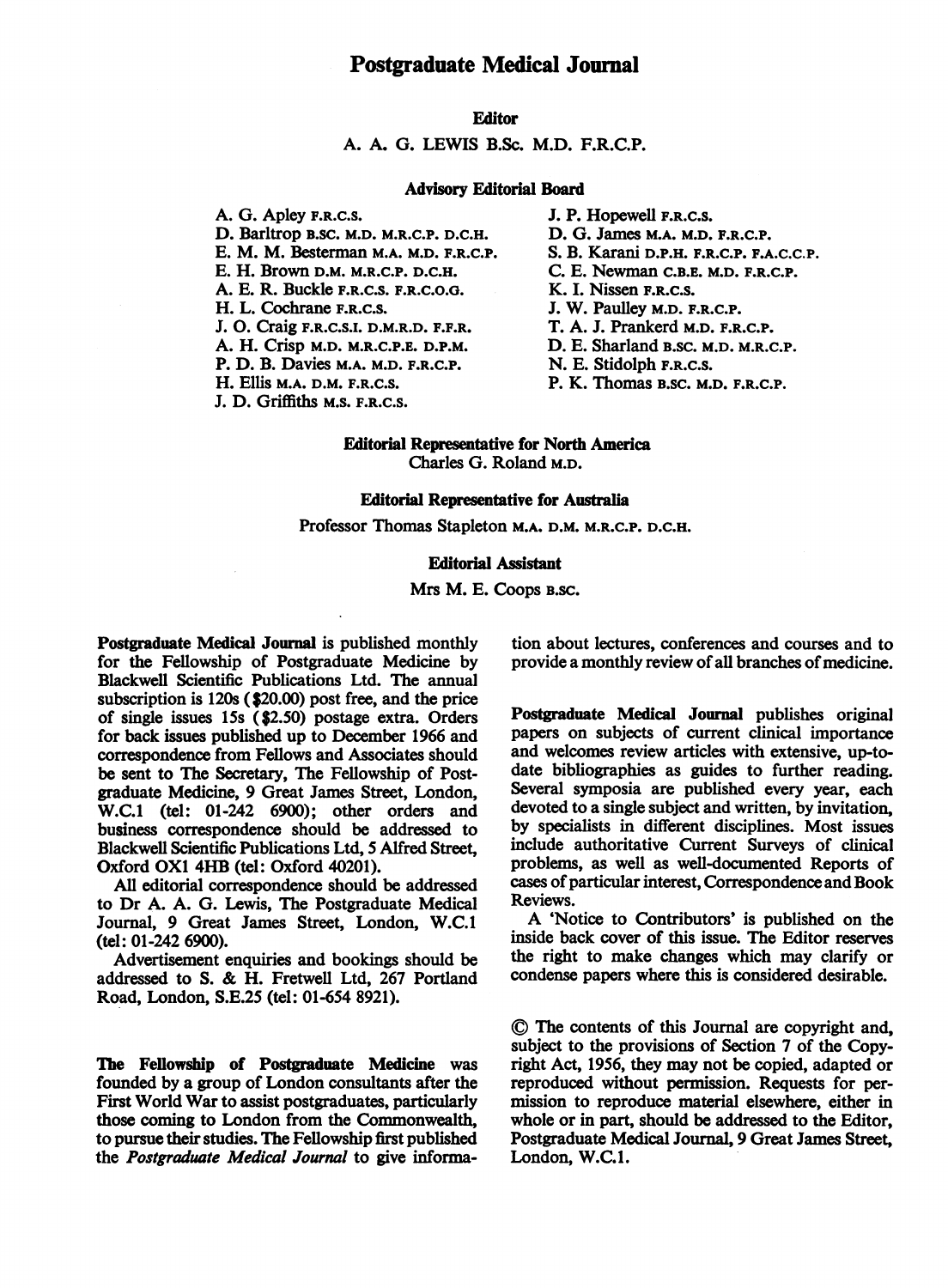### Books received

- Biological Interfaces: Flows and Exchanges. Proceedings of <sup>a</sup> Symposium sponsored by the New York Heart Association. Pp. 326, illustrated. Boston: Little, Brown; London: J. & A. Churchill, 1969. £3 5s.
- Spontaneous Pneumothorax. By D. A. KILLEN and W. G. GOBBEL. Pp. 289, illustrated. Boston: Little, Brown; London: J. & A. Churchill, 1969. £6 5s.
- The New Dimensions of Medicine. By A. NORTON. Twentieth Century Studies (Edited by DONALD TYERMAN). Pp. 288. London: Hodder & Stoughton, 1969. £2 10s.
- Acro-Dyvstrophic Neuropathy. By J. D. SPILLANE and C. E. C. WELLS. Pp. 109, illustrated. ILondon: Oxford University Press, 1969. £2 lOs.
- Central Pain: A Neurosurgical Survey. By V. CASSINARI and C. A. PAGNI. Pp. 192. Boston: Harvard University Press; London: Oxford University Press, 1969. £3 3s.
- The Hypertensive Vascular Crisis. An Experimental Study. B<sub>1</sub> F. B. BYROM. Pp. 131, illustrated. London: William Heinemann Medical Books, 1969. £1 10s.
- Anovulatory Infertility. By D. FERRIMAN. Pp. 114, illustrated. London: William Heinemann Medical Books, 1969. £1 5s.
- Endocrine Aspects of Diseases Processes. Edited by G. JASMIN. Pp. 456, illustrated. London: William Heinemann, 1969. £10 5s.
- A Clinical Guide to Intravenous Nutrition. By P. C. ALLEN and H. A. LEE. Pp. 174. Oxford and Edinburgh: Blackwell Scientific Publications, 1969. £2 5s.
- Removable Intracranial Tumours. By L. OLIVER. Pp. 168, illustrated. London: William Heinemann Medical Books, 1969. £2.
- Stigma: Notes on the Management of Spoiled Identity

By ERVING GOFFMAN. Pp. 173. London: Pelican Books, 1968. 5s.

Asylums: Essays on the Social Situation of Mental Patients and Other Inmates

By ERVING GOFFMAN. Pp. 336. London: Penguin Books, 1968. 8s.

#### Social Psychiatry in Practice

By MAXWELL JONES. Pp. 183. London: Pelican Books, 1968. 5s.

Cripples and Jews, negroes and homosexuals, blind people and ex-mental patients share one important feature-they commonly possess <sup>a</sup> stigma in the eyes of society. A stigma is an attribute which is deeply discrediting. This may concern blemishes of the body, of individual character, or membership of an unpopular social group. Stigmatized individuals are not accorded the respect and regard which most people regard as their due, and engage in many social manoeuvres to cope with their diminished acceptability to society. Similarly, normal people themselves behave in stereotyped ways towards people who appear to have a blemish. Stigma is a brilliant and penetrating analysis of the social processes which come into play when stigmatized and normal people meet face to face. These processes are closely allied to certain problems of prejudice, that pervasive source of contemporary pathology. Professor Goffman's lucid essay is definitive reading for all students of human nature.

Asylums is a much less mature work but worth reading despite its lack of balance and perspective. The book is a collection of four essays about the kind of life led in institutions which are insulated from the outside world, be they monasteries, ships, concentration camps, gaols or mental

- Studies in Clinical Enzymology. By D. P. MULLAN. Pp. 238, illustiated. London: William Heinemann Medical Books, 1969. £2 2s.
- Modern Trends in Obstetrics. Edited by R. J. KELLER. Pp. 370, illustrated. London: Butterworths, 1969. £3 15s.
- Iears and Phobias. By 1. MARKS. Pp. 302. London: William Heinemann Medical Books, 1969. £2 5s.
- Depression. Clinical, Experimental and Theoretical Aspects. By A. T. BECK. Pp. 370. London: Staples Press, 1969. £3 5s.
- Modern Trends in Gynaecolcgy. Edited by R. J. KELLER. Pp. 274, illustrated. London: Butterworths, 1969. £3 4s.

#### New Editions

- Brain's Clinical Neurology. Revised by R. BANNISTER. Third edition. Pp. 436, illustrated. London: Oxford University Press, 1969. £3 (paperback, £2 2s).
- Pye's Surgical Handicraft. Edited by J. KYLE. Nineteenth edition. Pp. 820, illustrated. Bristol: John Wright. 1969. £3 5s.
- Shoulder Lesions. By H. F. MOSELEY. Third edition. Pp. 318, illustrated. Edinburgh and London: E. & S. Livingstone, 1969. £12.
- Recent Advances in Neurology and Neuropsychiatry. Edited by the Late LORD BRAIN and MARCIA WILKINSON. Eighth edition. Pp. 252, illustrated. London: J. & A. Churchill, 1969. £3.
- Disorders of Voluntary Muscle. Edited by J. N. WALTON. Second edition. Pp. 941, illustrated. London: J. & A. Churchill, 1969. £10.

# Book reviews

hospitals. Special consideration is given to life in mental hospitals, based partly on the author's experience of living with patients for a year in St Elizabeth's Hospital, Washington, D.C. A clear outline is presented of the characteristics of total institutions, the way they appear to inmates and staff, and the ceremonies which bind inmates and staff together. The social course of mental patients is outlined before, during and after their stay in hospital. The fluorishing under-!ife of hospitals and prisons is drawn meticulously. Finally the author tries to show how the care provided by mental hospitals falls short of that one would expect from a medical ideal. Throughout this book the discussions of general themes are excellent, but are hopelessly biased and naive on psychiatric topics. ECT is equated with physical assault, and functional illness is not understood. The view is taken that admission to a mental hospital is simply a punishment for social misdeeds and not the consequence of mental disorder.

Social Psychiatry in Praciice is also uneven in quality. Dr Maxwel! Jones deals with the social environment of the psychiatric patient and his family, and discusses this both in hospitals and in the community. Relationships of psychiatric hospitals to their communities are well described, with a succinct summary of the different arrangements that are possible. Equally valuable is a chapter on social psychiatry in prisons, which reviews experimental work on the treatment of offenders. Critical faculties tend to fade, however, in the sections on therapeutic communities and on training. Therapeutic communities are rightly espoused as places for social learning, but the question of which patients these are suitable for is hardly raised, let alone the problem of evaluation of results. The usefulness of living learning experiences is frequently asserted but nol tested.